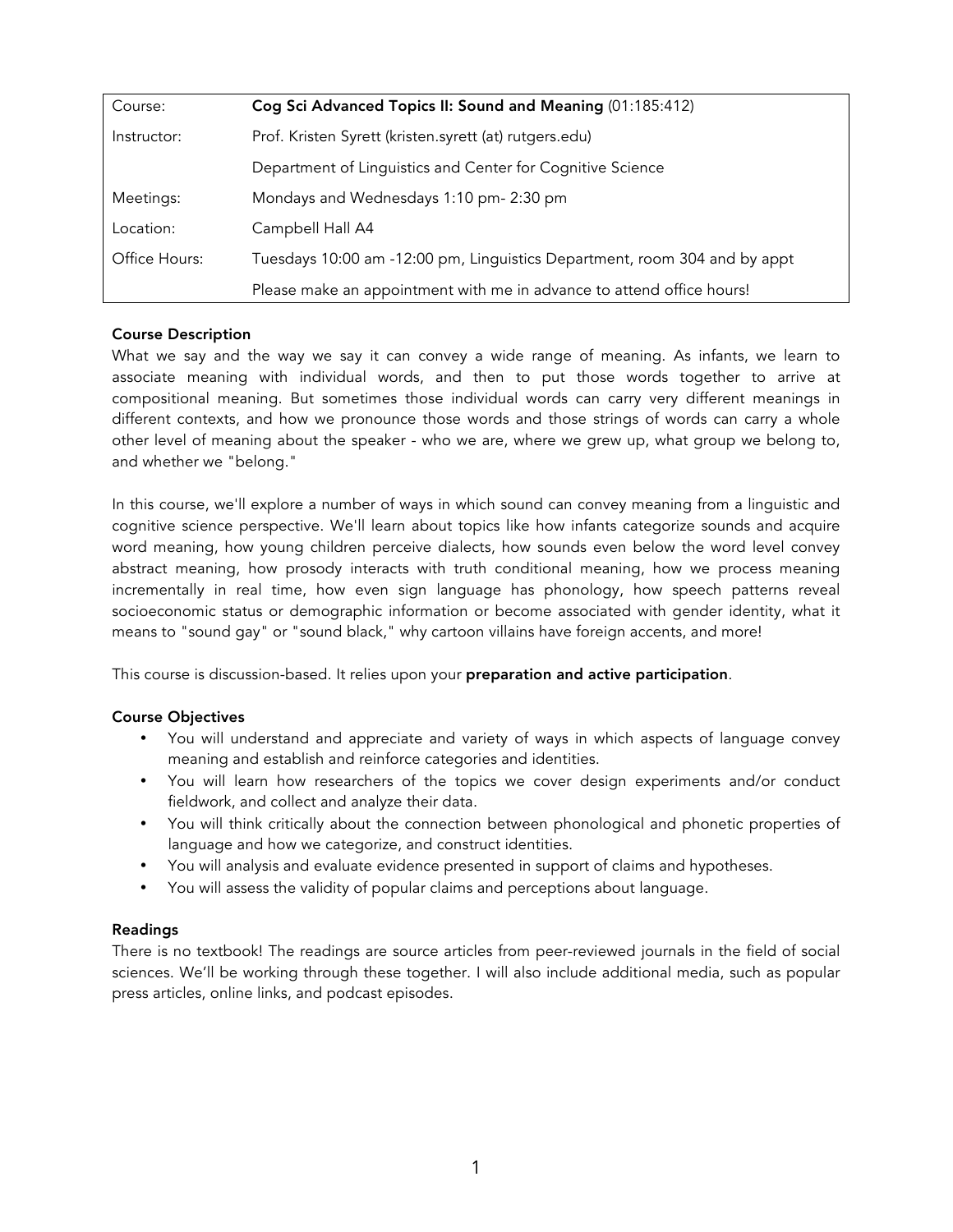Course Requirements

This class is designed as a seminar that will be successful as long as we are all prepared. That means coming in to each class having done the assigned reading(s)/listenings, and having generated the 'food for thought' in your forum postings. You will receive a grade at the end based on the rubric on the last page of the syllabus. I will also provide you with an opportunity to assess your own participation, which I will take into consideration when assigning your final grade.

#### 2. Weekly Discussion Generators 30% total

# "Get us started" Assignment: Due each Sunday by 9 p.m. 15%

"Food for thought" Forum Post: Due each Tuesday by 9 pm. 15%

You should post thought-provoking comments on the Discussion Forum on Sakai about the reading material or follow-ups on the class discussion. These posts must be at least 1 paragraph (at least 5 sentences) each. They may be responses to someone else's post. Above all, they should be RISKY: Respectful, Insightful, Substantive, Knowledgeable, and Your own. They will provide some 'food for thought' for our discussions on Wednesdays. I will also occasionally bring in real food to enhance our discussion.

#### 3. Final Paper 50% total

You will write and submit a final paper on a topic of your choosing. You will complete this in stages, using the Assignments function in Sakai. Each assignment is due by 9 p.m. on the designated day!

| • Propose a topic and prospectus (1-2-pages)          | 3/29         | 5%  |
|-------------------------------------------------------|--------------|-----|
| • Submit sample bibliography (MUST be in APA style!)  | 4/12         | .5% |
| • Give a 4-minute lightning talk on your paper topic. | 4/29.5/1 10% |     |
| • Submit the final paper.                             | 5/10         | 30% |

Every assignment will have a precise format, designated on the Assignments function. Failure to obey this format will result in deductions from your grade.

The following **grading scale** will be used, in accordance with the Rutgers Registrar's office:

| А  | 4.0 | $(90-100)$ |
|----|-----|------------|
| B+ | 3.5 | $(87-89)$  |
| Β  | 3.0 | $(80-86)$  |
| C+ | 2.5 | $(77-79)$  |
| С  | 2.0 | $(70-76)$  |
| D  | 1.0 | $(65-69)$  |
| F  |     | (below 65) |

#### Academic Integrity

- You are expected to know and follow the Rutgers University policy on Academic Integrity: http://academicintegrity.rutgers.edu/integrity.shtml
- Cheating, plagiarizing, presenting someone else's work as your own, and not properly acknowledging another student's or researcher's contribution will not be tolerated.
- All instances of plagiarism will be reported to the Office of Student Judicial Affairs.
- You may not video- or audio-record lectures, unless you have explicitly asked for permission and been given permission by the instructor in advance.

#### Extra Credit

You have the opportunity to raise your final grade by up to 2 points by participating in Extra Credit in Linguistics experiments. Details are on our course Sakai site.

#### 1. In-class participation 20%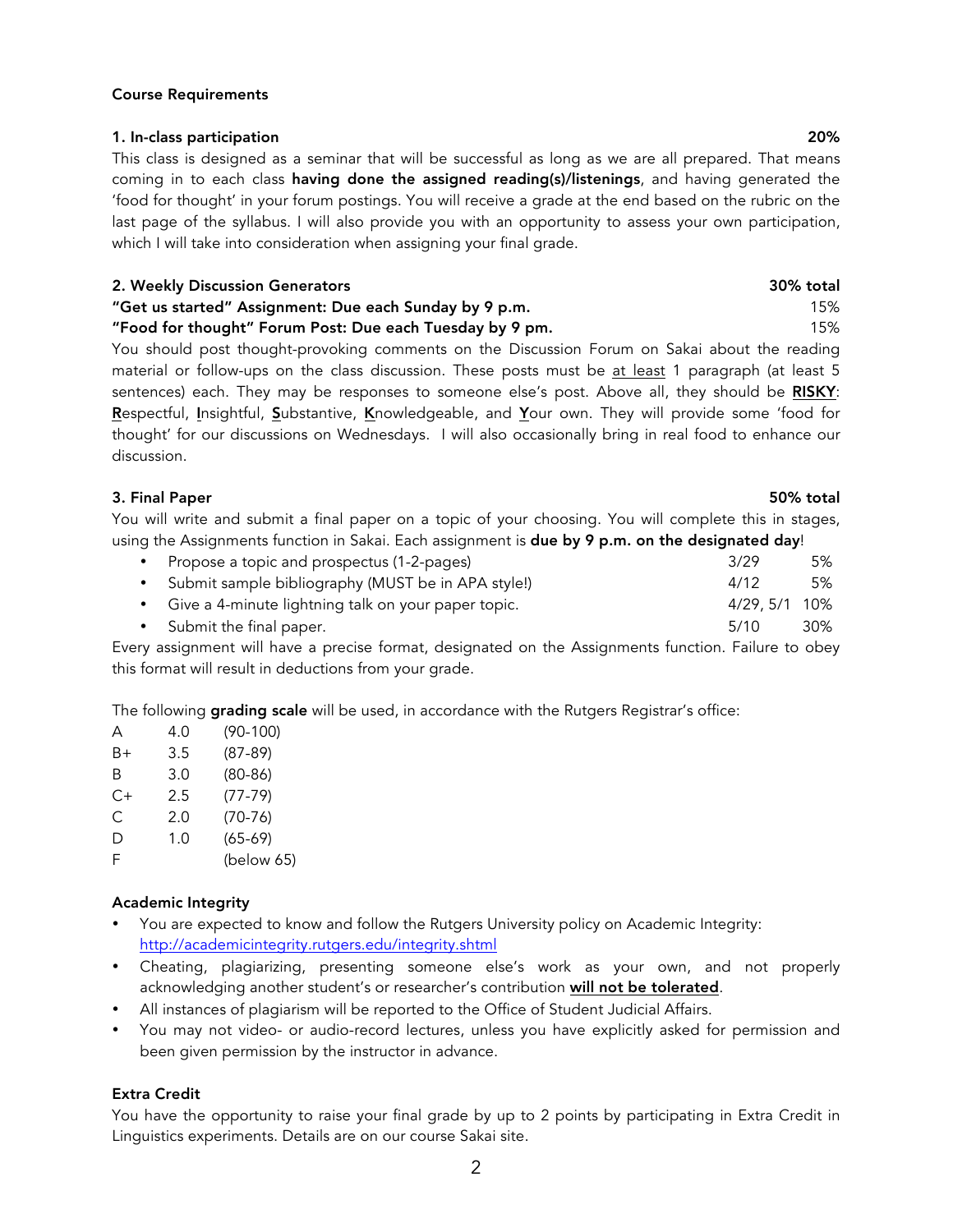## Attendance

You are expected to attend every class. University policy excuses absences due to religious observance or participation in Rutgers-approved activities. If you anticipate that you will be absent for whatever reason, particularly religious or medical reasons or for an emergency, please notify me in writing (via email) as a courtesy as soon as possible AND report your absence via this link https://sims.rutgers.edu/ssra/. You will still be responsible for the readings and/or assignments for that day, and you should coordinate with a classmate to cover the material covered in that class.

### **Disabilities**

The Office of Disability Services provides resources for students with disabilities:

https://ods.rutgers.edu/students/documentation-guidelines. In order to request accommodations for disabilities and receive a Letter of Accommodations, you must follow the procedures outlined here: http://disabilityservices.rutgers.edu/request.html. If this description applies to you, please talk with me at the beginning of the semester to discuss possible accommodations so I can support you.

## Student Support

Counseling http://health.rutgers.edu/medical-counseling-services/counseling/ Violence Prevention & Victim Assistance http://www.vpva.rutgers.edu

## Civility and Professionalism

We're going to cover a range of topics in this class, some touching upon issues related to how we and others self-identify and how we construct personas and evaluate others. This class should be a safe space for open, respectful discussion. We're all here to learn from and listen to each other as we come to appreciate the connection between sound and meaning. Here are some ground rules.

## • Communication with others

Refer to and address people with the proper title (e.g., Dr., Prof. for your professor) and their chosen name and pronoun. This may arise in class discussions, or when you are making reference to someone's observations, argument, or presentation in a forum posting or in an email. In emails to your professor, keep register in mind. Always include a salutation (e.g., Dear Dr. X), and always sign your message along with your name (e.g., Best regards, Sincerely, Thank you, etc.). Do not include texting abbreviations in your messages. Above all, be respectful.

## • Emails and Meetings

If you schedule a time to come in to my office hours (please do!), then be sure to show up. Cancelations (if unavoidable) should be made at least 12 hours in advance.

Instructors field a lot of emails each day. They may not be able to respond to your email right away, or respond to a string of emails with little questions. Send your email well in advance. If you do not receive a response within 24 hours time, then politely follow up, referencing your previous message. At the same time, do not wait until the last minute, and never send an email the morning of class, expecting a response before the start of class! Frame your questions or requests in the most polite way possible. Do not make demands of your addressee, even if they are preceded by 'please'. Remember, you are probably writing to resolve some issue or receive an answer to a question (quickly). If so, the best way to accomplish this is to be polite and show respect. (I grew up in the South. Politeness never gets old!)

For more on how to email your professor, enjoy this online piece, "How to email your professor (without being annoying AF)": https://medium.com/@lportwoodstacer/how-to-email-your-professorwithout-being-annoying-af-cf64ae0e4087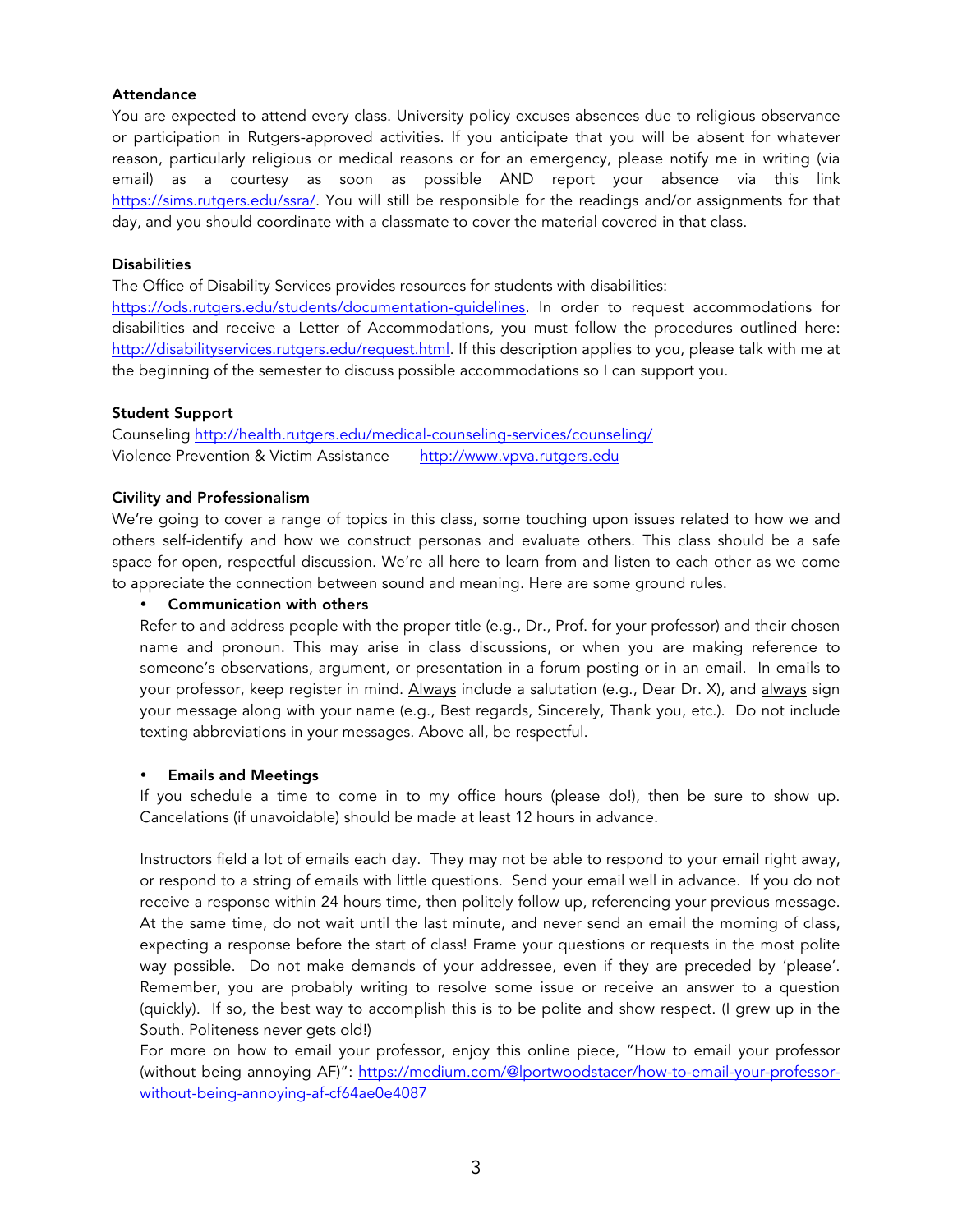# Course Schedule

Sundays: 'Get us started' (questions or post) due to Sakai assignment section by 9 p.m. Mondays: Begin topic and discussion Tuesdays: 'Food for thought' forum post for topic due by 9 p.m. Wednesdays: More in-depth discussion on topic

| Date           |      | <b>Topic</b>                                                 |
|----------------|------|--------------------------------------------------------------|
| W              | 1/23 | Introduction                                                 |
| M              | 1/28 | 1. Speech sounds and word learning                           |
| W              | 1/30 |                                                              |
| M              | 2/4  | 2. Vowels, consonants, and sound symbolism                   |
| W              | 2/6  |                                                              |
| M              | 2/11 | 3. Prosody and information contrast in children              |
| W              | 2/13 |                                                              |
| M              | 2/18 | 4. Prosody and ambiguity in children and adults              |
| W              | 2/20 |                                                              |
| M              | 2/25 | 5. Intonation and pragmatics                                 |
| W              | 2/27 |                                                              |
| M              | 3/4  | 6. Accent and speaker categorization in childhood            |
| W              | 3/6  |                                                              |
| M              | 3/11 | 7. Accents, dialects, villains, and foreigners               |
| W              | 3/13 |                                                              |
| [spring break] |      |                                                              |
| M              | 3/25 | 8. Intonation, accent, (non)standard English, and identity   |
| W              | 3/27 |                                                              |
| F              | 3/29 | Paper Topic and Prospectus Due                               |
| M              | 4/1  | 9. Intonation (uptalk) and gender                            |
| W              | 4/3  |                                                              |
| M              | 4/8  | 10. Intonation and phonology in American Sign Language (ASL) |
| W              | 4/10 |                                                              |
| F              | 4/12 | Preliminary Paper Bibliography Due                           |
| M              | 4/15 | Monday: Prof. Syrett away for research                       |
| W              | 4/17 | 11. Segmental and suprasegmental features of gay speech      |
| M              | 4/22 | 12. Voice quality, segments, identity, and stance            |
| W              | 4/24 |                                                              |
| Sun            | 4/28 | Lightning Presentation Talk Slides Due                       |
| M              | 4/29 | Lightning Talks (M+W)                                        |
| W              | 5/1  |                                                              |
| F              | 5/10 | <b>Final Paper Due</b>                                       |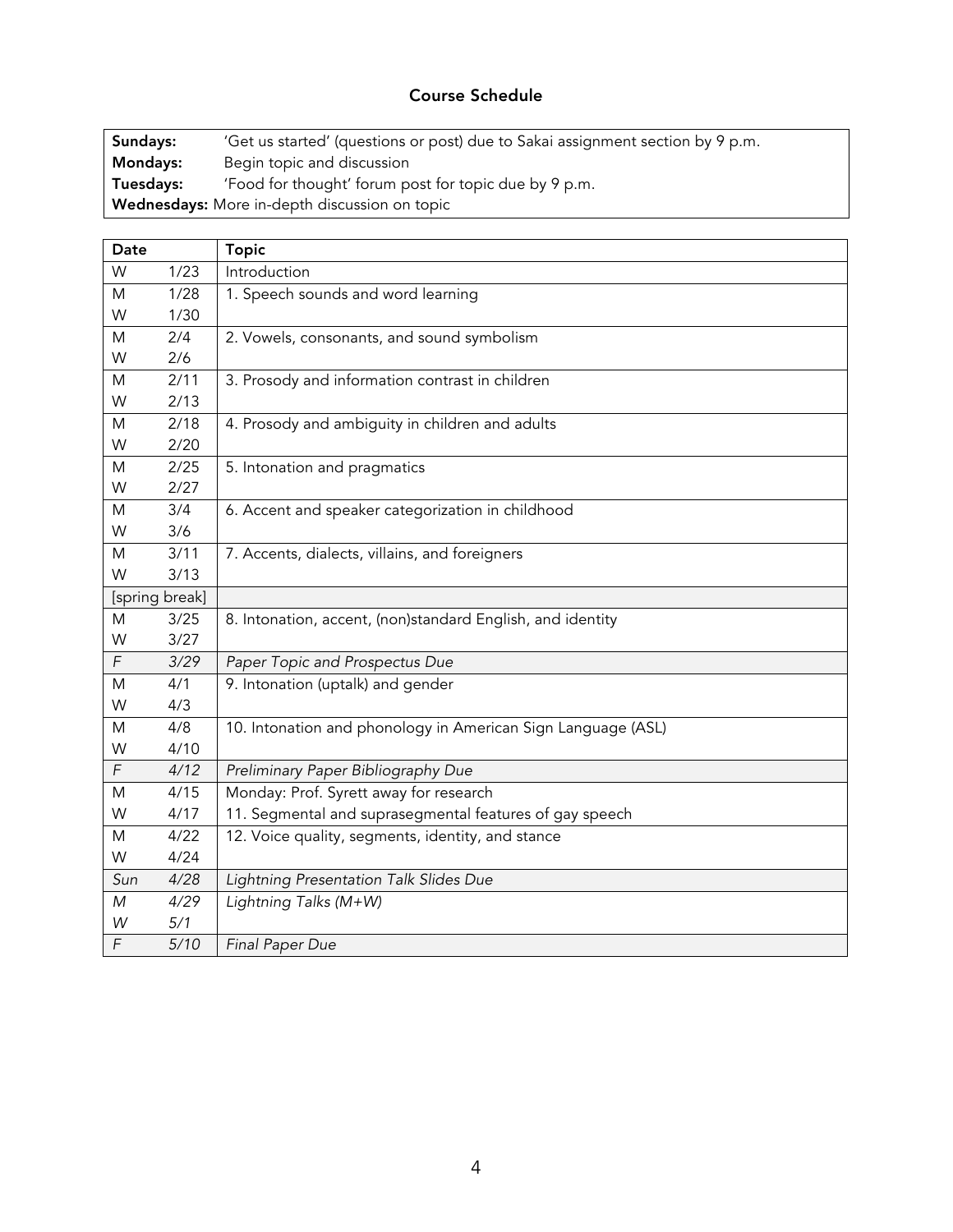# Readings, Viewings/Listenings(\*), "Get us started"

## 1. Speech sounds and word learning

READ 1. Jusczyk (1999), 2. Ferry et al. (2010) WATCH or read the transcript from this TED Talk by Speech and Hearing Prof. Patricia Kuhl https://www.ted.com/talks/patricia\_kuhl\_the\_linguistic\_genius\_of\_babies/transcript "Get us started" post: 3 questions

## 2. Vowels, consonants, and sound symbolism

READ 1. Ohala (1994) or Svantesson (2017), 2. Ozturk et al (2013) or Imai et al. (2008) LISTEN to the episode from *Lingthusiasm* podcast called, "What words sound spiky across languages?" featuring psycholinguist Suzy Styles (June 21, 2018) "Get us started" post: 3 questions

## 3. Prosody and information contrast in young children

READ 1. Grassmann & Tomasello (2010), 2. Syrett & Kawahara (2013) "Get us started" post: 3 questions

## 4. Prosody and ambiguity in children and adults

READ 1. Snedeker & Yuan (2008), 2. Choi & Mazuka (2003) "Get us started" post: 3 questions

## 5. Intonation and pragmatics

READ Hirschberg (2002) or Ward & Hirschberg (1985)

"Get us started" post: Find a scene from a show, movie, podcast, audiobook, vlog, youtube channel, interview, or some other media source in which intonation is used to convey contrast, hedging, or clarification. Post to sakai in the assignments section.

## 6. Accent and speaker categorization in childhood

READ 1. Kinzler et al. (2011), 2. Hwang & Markson (2018) "Get us started" post: 3 questions

## 7. Accents, dialects, villains, and foreigners

READ Dobrow & Gidney (1998), *The Atlantic* article

**"Get us started" post:** Find a scene from a show, movie, podcast, audiobook, vlog, youtube channel, interview, or some other media source in which phonological/phonetic features are used to portray a 'villain' (broadly speaking). Post to sakai in the assignments section.

## 8. Intonation, accent, (non)standard English, and identity

READ 1. McWhorter (2016) or Baugh (2003), 2. Bucholtz (2001) or Bucholtz (1999) LISTEN to these episodes from the *Lexicon Valley* podcast featuring linguistics Prof. John McWhorter: The Blaccent: What does it mean to sound black? (May 3, 2016) Black Like Us (Nov 29, 2016) "Get us started" post: 3 questions